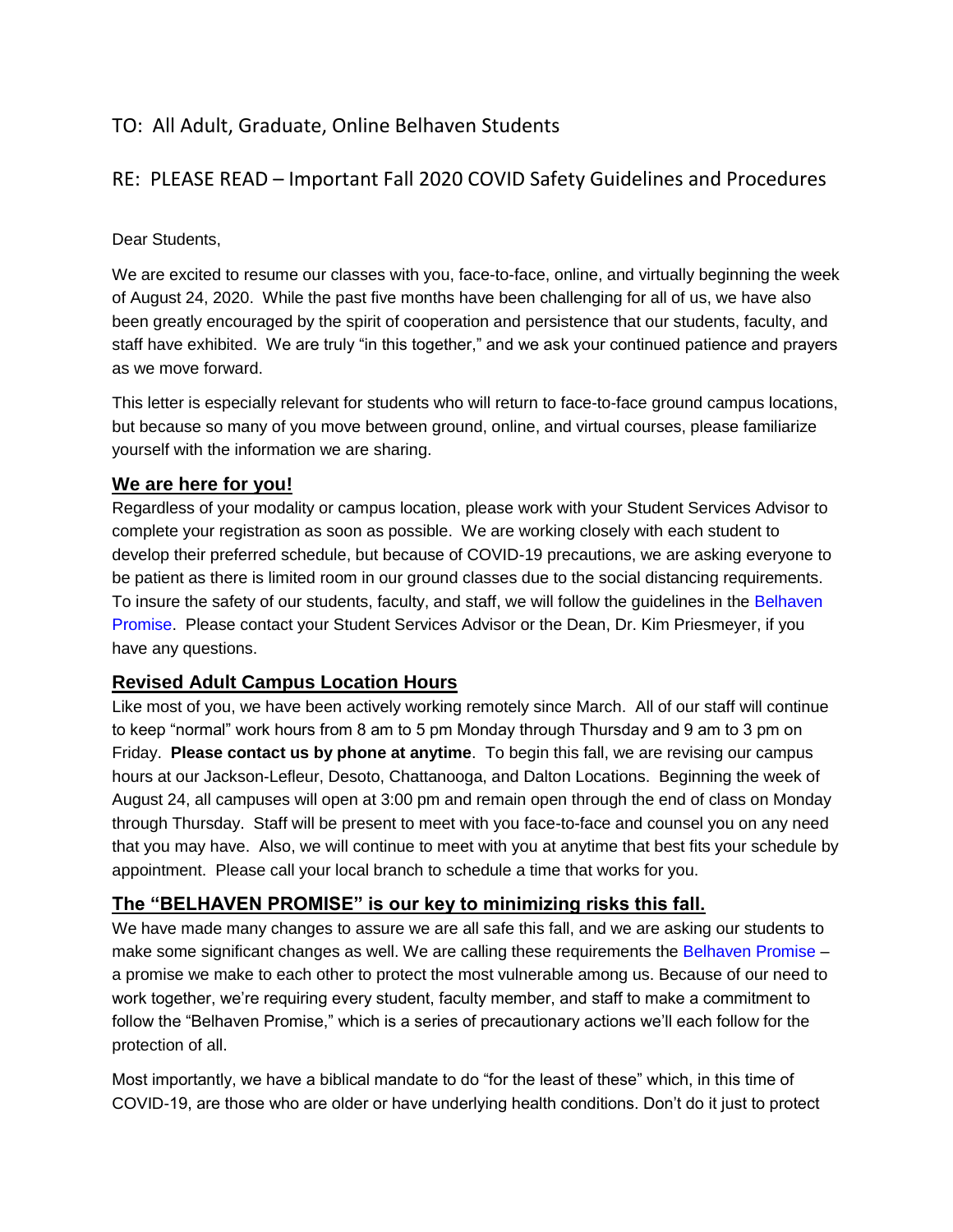yourself – do this for others, because God calls you to do so. **These Belhaven Promise requirements will not be optional**. It is critical for our safety that we agree to these precautionary boundaries and hold to these standards because of our commitment to love each other in Christ. By enrolling this fall, you are doing so with the agreement to follow the standards of the Belhaven Promise.

## **Belhaven Promise Highlights for our Branch Locations**

- 1. Students and faculty are required to wear face masks appropriately (full mouth and nose covered) in the classrooms and all public areas. Students should supply their own masks, but each campus will have additional mask supplies if needed. Out of Christian love and respect for each other, we expect everyone to practice safe social distancing. Classrooms at all campuses have been modified for social distancing.
- 2. Because of the size of our classrooms and out of consideration for others, food/eating will not be allowed in the classroom. However, drinks are allowed (please use a straw and lid when possible). We encourage you to eat before class.
- 3. Faculty or students with a temperature of 100.4 or greater should NOT come to class. Students should contact their faculty to let them know the reason for their absence.
- 4. If faculty or student becomes exposed to COVID, or exhibits symptoms of COVID, and depending on the circumstances, the course will continue with a different faculty or will move to a VS (virtual synchronous) modality for the remainder of the course.
- 5. Students who become ill or who have an extenuating circumstance can be given an extension to turn in work late for the course. Faculty will record the grade earned at the time the course ends and then submit a grade change when the final work is received. However, *in ALL cases*, the grade change MUST be received no more than 30 days after the last day of the course.
- 6. Students will not have their grade decreased or receive a failing grade for lack of attendance in VS or on-ground classes. Faculty will mark attendance each week in Blazenet, but it will only be used for Financial Aid purposes. There is no additional assignment for missed class.
- 7. At Lefleur, hallways will be marked as one-way with appropriate signage to reduce potential congestion.
- 8. At Chattanooga and Lefleur, no more than 3 people can be in an elevator at one time, and all must be wearing a mask while on the elevator.
- 9. Sufficient soap and hand sanitizer will be made available in the restrooms and throughout the campus.

Again, please see the full Belhaven Promise. We will have copies posted, printed, and available on all of our campus locations.

## **Plans Going Forward**

Because the future is uncertain with COVID, two scenarios below describe contingency plans for moving ALL on-ground courses for Adult Studies to Virtual Synchronous (VS). All on-ground courses have a matching VS course already created and accepting students; therefore, there will be no interruption to the course.